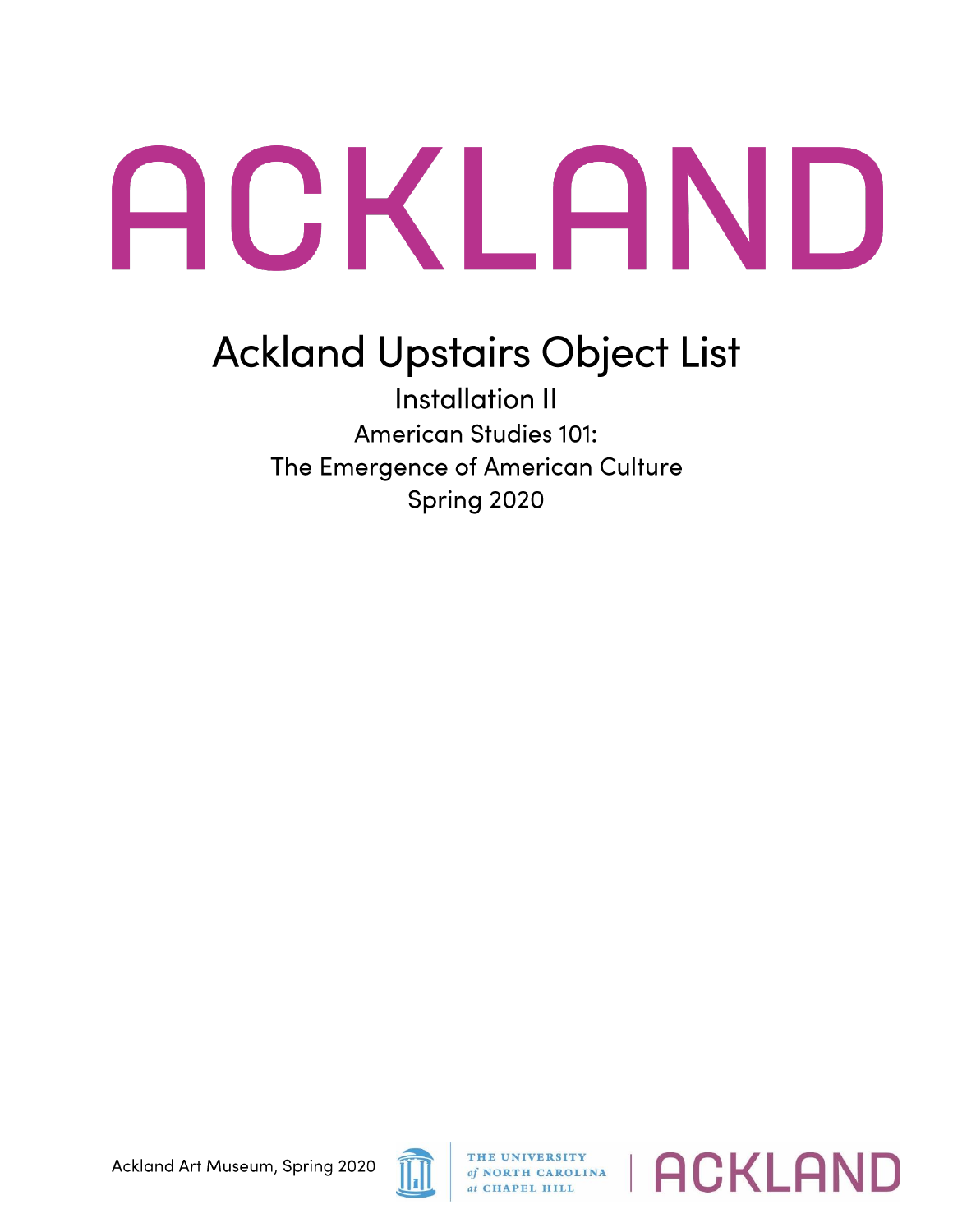| Roy Lichtenstein<br>American, 1923 - 1997<br><b>Bobby Kennedy (Cover of TIME Magazine</b><br>International Atlantic Edition), published<br>May 24, 1968<br>four-color letterpress<br>Gift of Timothy Riggs in memory of Robert<br>Kennedy, 2018.16.1 |                    |
|------------------------------------------------------------------------------------------------------------------------------------------------------------------------------------------------------------------------------------------------------|--------------------|
| Roy Lichtenstein<br>American, 1923 - 1997<br>The Gun in America (Cover of TIME<br>Magazine International Atlantic Edition),<br>published June 21, 1968<br>four-color letterpress<br>Gift of Timothy Riggs in memory of Robert<br>Kennedy, 2018.16.2  |                    |
| <b>Gordon Parks</b><br>American, 1912 - 2006<br>Malcolm X and the Black Muslims, 1963<br>gelatin silver print<br>Ackland Fund, 2003.26.2                                                                                                             |                    |
| <b>Gordon Parks</b><br>American, 1912 - 2006<br>Muhammad Ali, 1966 (or 1970?), printed in<br>the 1990s<br>gelatin silver print<br>Ackland Fund, 2003.26.3                                                                                            |                    |
| <b>Richard Avedon</b><br>American, 1923 – 2004<br>John Lennon, 1967<br>color offset photolithograph<br>Gift in honor of Lauren Turner, Assistant<br>Curator for the Collection, 2017.18.2                                                            | No image available |
| <b>Richard Avedon</b><br>American, 1923 - 2004<br>George Harrison, 1967<br>color offset photolithograph<br>Gift in honor of Barbara Matilsky, curator at<br>this museum 1996-2009, 2017.18.4                                                         | No image available |